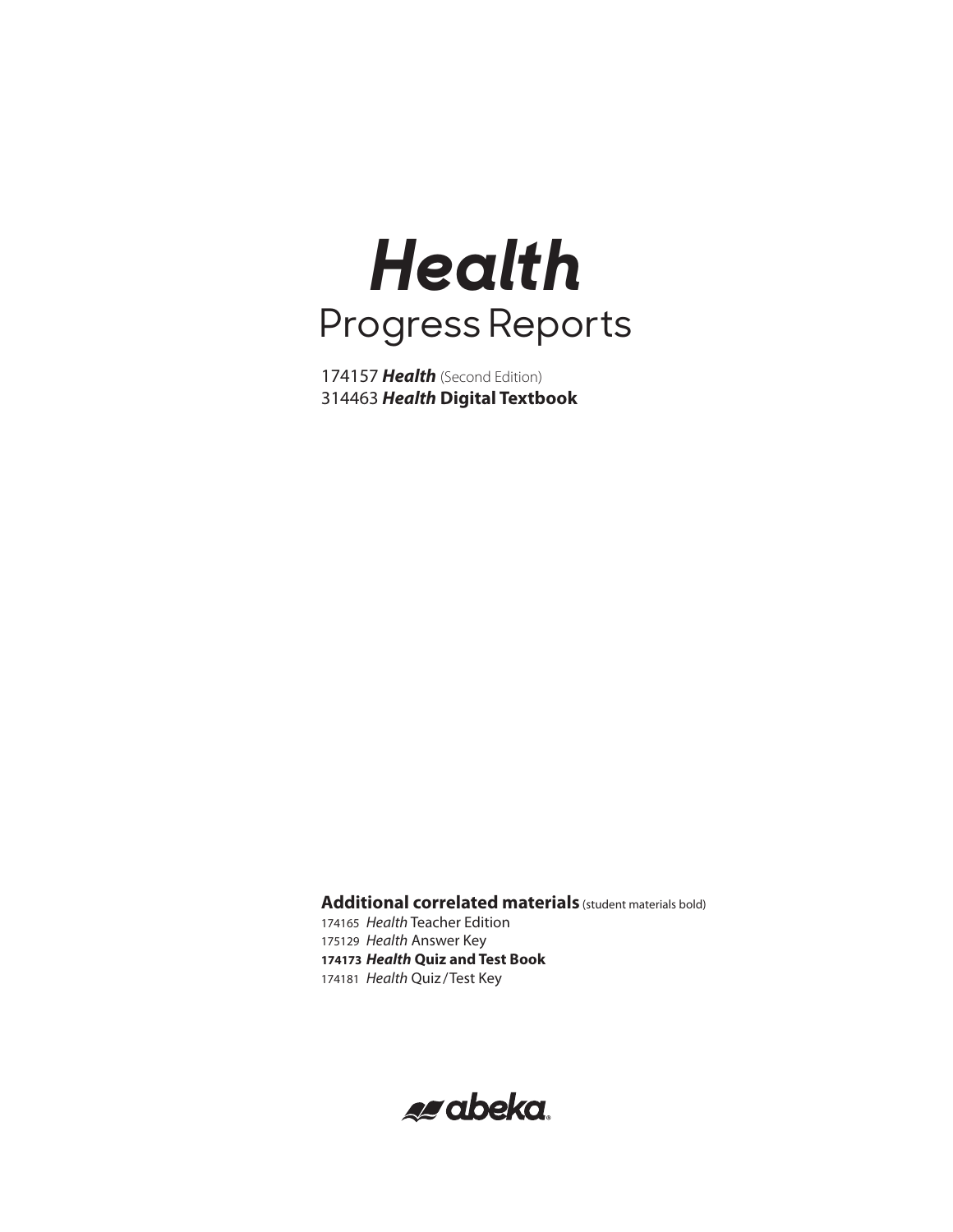## Health Progress Report

#### **First Grading Period**

Les

| Lessons 1-41 |      |       |        |
|--------------|------|-------|--------|
|              | Last | First | Middle |
|              |      |       |        |
|              |      |       |        |
|              |      |       |        |

es abeka.

| <b>QUIZZES</b>         |                  |       | <b>TESTS</b> |                |       | <b>HEALTH</b>     |                          |
|------------------------|------------------|-------|--------------|----------------|-------|-------------------|--------------------------|
| Lesson                 | Quiz             | Grade | Lesson       | <b>Test</b>    | Grade | Quiz Avg. 1/3     |                          |
| 3                      | 1                |       | $10\,$       | 1              |       | Test Avg. 1/3     | $\overline{\phantom{a}}$ |
| $\overline{7}$         | $\overline{2}$   |       | $21$         | $\overline{2}$ |       | Exam 1/3          | $\overline{\phantom{a}}$ |
| 13                     | $\overline{3}$   |       |              |                |       |                   |                          |
| 17                     | $\overline{4}$   |       |              | Test Avg.      |       | <b>Final Avg.</b> |                          |
| 24                     | 5                |       |              |                |       |                   |                          |
| 27                     | $\boldsymbol{6}$ |       | Lesson       | Exam           | Grade |                   |                          |
|                        |                  |       | 41           | 3              |       |                   |                          |
| 34                     | $\overline{7}$   |       |              |                |       |                   |                          |
| 39                     | $\,8\,$          |       |              |                |       |                   |                          |
|                        |                  |       |              |                |       |                   |                          |
| <b>READING QUIZZES</b> |                  |       |              |                |       |                   |                          |
|                        |                  |       |              |                |       |                   |                          |
| Lesson                 |                  | Grade |              |                |       |                   |                          |
| 5                      |                  |       |              |                |       |                   |                          |
| 12                     |                  |       |              |                |       |                   |                          |
| 23                     |                  |       |              |                |       |                   |                          |
| 30                     |                  |       |              |                |       |                   |                          |
| 36                     |                  |       |              |                |       |                   |                          |
|                        |                  |       |              |                |       |                   |                          |
|                        |                  |       |              |                |       |                   |                          |
|                        | Quiz Avg.        |       |              |                |       |                   |                          |